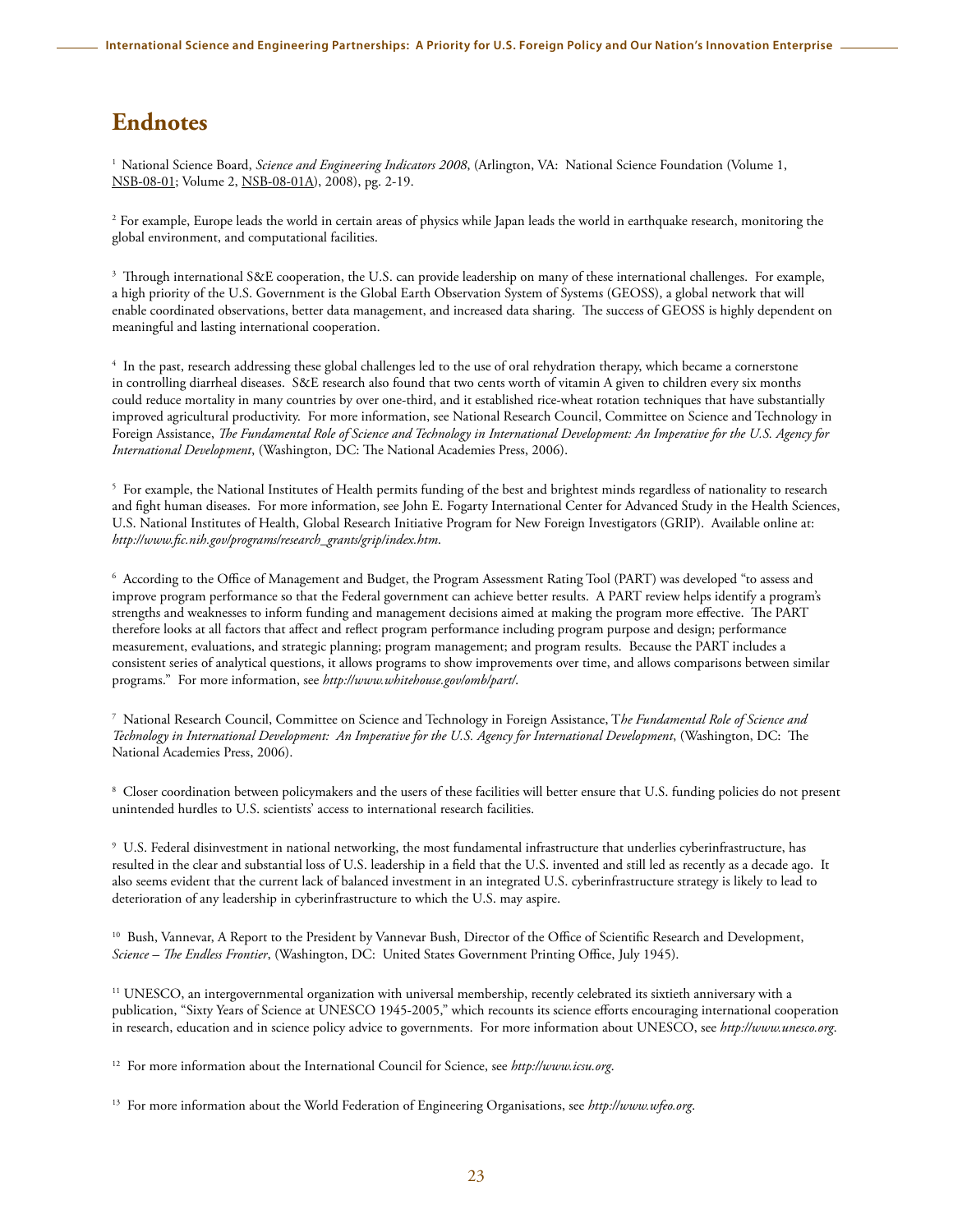14 For more information about the Academy of Sciences for the Developing World, see *<http://www.twas.org>*.

15 National Science Board Interim Report, *[Toward a More Effective NSF Role in International Science and Engineering](http://www.nsf.gov/publications/pub_summ.jsp?ods_key=nsb00217)* (NSB-00-217), (Arlington, VA: National Science Foundation, December 14, 2000).

<sup>16</sup> National Science Board, *[Toward a More Effective Role for the U.S. Government in International Science and Engineering](http://www.nsf.gov/publications/pub_summ.jsp?ods_key=nsb01187)* (NSB-01-187), (Arlington, VA: National Science Foundation, November 15, 2001).

<sup>17</sup> National Science Foundation, *[Investing in America's Future: Strategic Plan FY 2006-2011](http://www.nsf.gov/pubs/2006/nsf0648/nsf0648.jsp)* (NSF-06-48), (Arlington, VA: National Science Foundation, September 2006).

18 National Science Board, *[National Science Board 2020 Vision for the National Science Foundation](http://www.nsf.gov/pubs/2006/nsb05142/nsb05142.pdf)* (NSB-05-142), (Arlington, VA: National Science Foundation, December 2005). Available online at: *<http://www.nsf.gov/pubs/2006/nsb05142/nsb05142.pdf>*.

<sup>19</sup> National Science Board, Committee on Programs and Plans, Charge to the Task Force on International Science, September 29, 2005 (NSB-05-134). Available online at: *[http://www.nsf.gov/nsb/committees/is\\_charge.jsp](http://www.nsf.gov/nsb/committees/is_charge.jsp)*.

<sup>20</sup> Secretary Condoleezza Rice, Transformational Diplomacy, Georgetown University, Washington DC, January 18, 2006. Available online at: *<http://www.state.gov/secretary/rm/2006/59306.htm>*.

21 Nye, Jr., Joseph. *Bound to Lead: The Changing Nature of American Power*, (New York: Basic Books, 1990).

<sup>22</sup> Dr. Janez Potočnik, Commissioner for Science and Research for the European Commission, is actively seeking such partnering.

<sup>23</sup> It is important that partnerships with developing countries align with national and regional needs and priorities, as well as, catalyze positive future development.

24 For more information, see *<http://www.un.org/millenniumgoals/index.html>*.

25 For more information, see *[http://www.usaid.gov/locations/sub-saharan\\_africa/initiatives/ieha.html](http://www.usaid.gov/locations/sub-saharan_africa/initiatives/ieha.html)*.

<sup>26</sup> The Millennium Ecosystem Assessment was, "called for by the United Nations Secretary-General Kofi Annan in 2000. Initiated in 2001, the objective of the MA was to assess the consequences of ecosystem change for human well-being and the scientific basis for action needed to enhance the conservation and sustainable use of those systems and their contribution to human well-being. The MA has involved the work of more than 1,360 experts worldwide. Their findings, contained in five technical volumes and six synthesis reports, provide a stateof-the-art scientific appraisal of the condition and trends in the world's ecosystems and the services they provide (such as clean water, food, forest products, flood control, and natural resources) and the options to restore, conserve or enhance the sustainable use of ecosystems." For more information, see *<http://www.millenniumassessment.org/en/About.aspx#1>*.

<sup>27</sup> The lead institutions involved in this assessment are the University of the West Indies, the Cropper Foundation, the Institute of Marine Affairs, the Island Resources Foundation, the University of Florida, the Association of Caribbean States Secretariat, the Caribbean Community Secretariat, the Economic Commission for Latin America and the Caribbean for the Caribbean Office, the Caribbean Conservation Association, the United Nations Environment Programme Regional Office for the Latin America and the Caribbean, and the Caribbean Agricultural Research and Development Institute.

<sup>28</sup> For example, the U.S.-Pakistan Science and Technology Program, led by a coordinating committee chaired by Dr. Arden Bement, NSF Director, and Dr. Atta-ur-Rahman, Pakistan Minister of Education and Science Advisor to the Prime Minister. USAID funds the U.S. contribution of the joint program and supports other programs in Pakistan involving NIH and other agencies. This U.S.-Pakistan S&T program supports a number of joint research projects peer reviewed by the National Academy of Sciences and approved by the joint S&T committee.

<sup>29</sup> The new Library at Alexandria is a magnificent complex that was established by Egypt in partnership with UNESCO, the EU, and a number of private sources near the site of the ancient Library. It includes a Planetarium, a Conference Center, and numerous research institutes and educational support facilities, in addition to, a modern library with extensive digital collections, databases, archives, and journals. The Library also provides extensive educational and research support services and stands as an important monument to the peoples of Egypt and other Arabic speaking nations.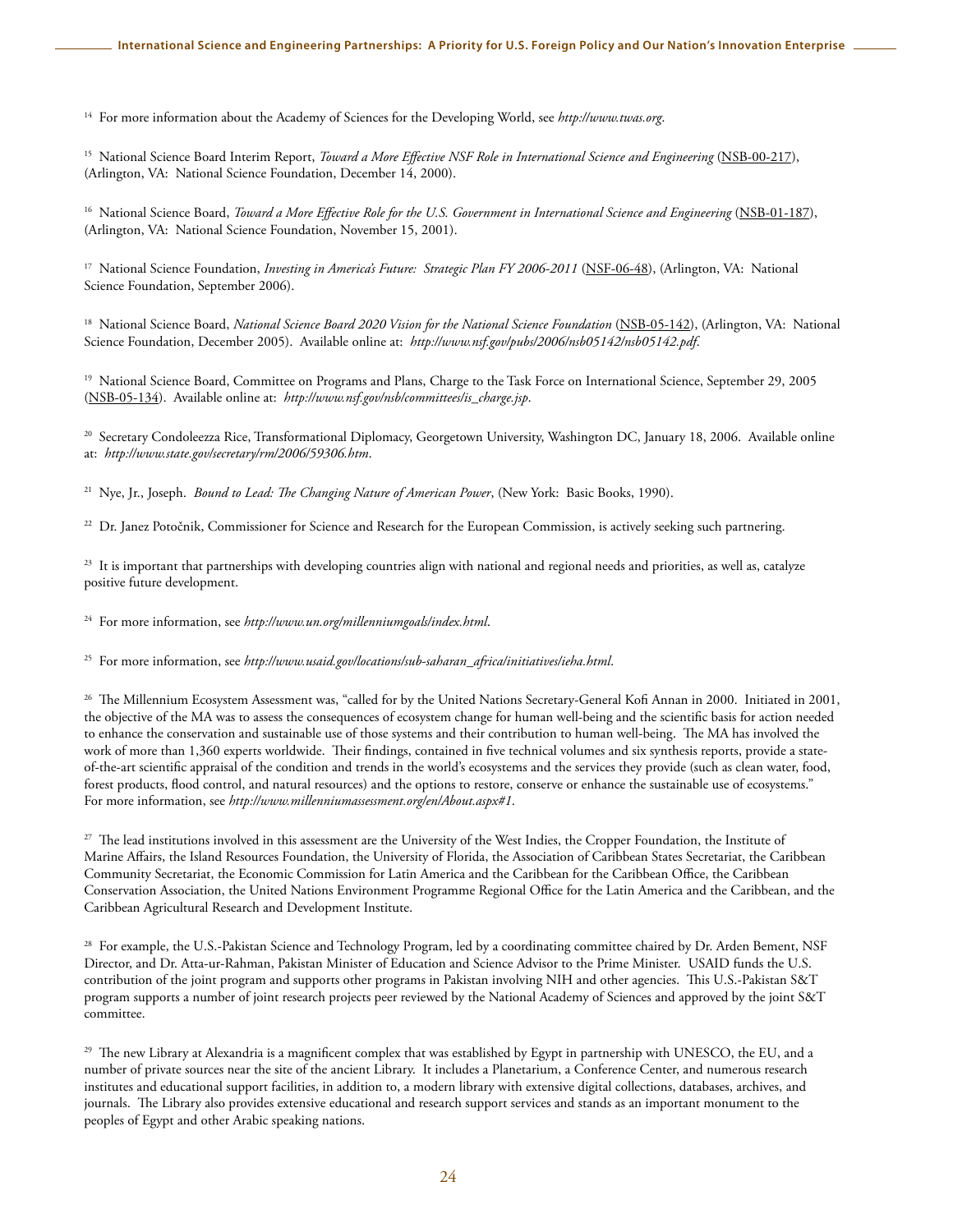<sup>30</sup> In the United Kingdom for example, coordination of international S&E partnerships between government departments is facilitated via the UK Global Science and Innovation Forum (GSIF). GSIF is chaired by the UK Government's Chief Scientific Advisor and brings together senior officials from the Department for Innovation, Universities and Skills, Foreign and Commonwealth Office, Department for International Development, Department for Health, and a number of other departments and bodies, including the UK Research Councils. GSIF provides useful information for greater sharing and coordination of activities on international S&E partnerships.

<sup>31</sup> However, many Federal agencies do engage in international S&E partnerships to fulfill their individual mission objectives. Due to the global nature of U.S. national interests and the rapidly growing international S&E enterprise, the Department of Defense, for example, has a presence around the world with offices in Tokyo, Singapore, Chile, Argentina, and Australia. The National Science Foundation's Office of International Science and Engineering has representatives in Beijing, Tokyo, and Paris to facilitate mutually advantageous research collaborations. The work of agencies such as the Department of Commerce's National Oceanic and Atmospheric Administration and the National Aeronautic and Space Administration is inherently trans-boundary in nature and global in scope.

 $32$  Although this annual conference would be primarily for U.S. Federal agencies to coordinate their international S&E partnerships, it would be beneficial to also include leadership from industry and academia.

<sup>33</sup> According to the Office of Management and Budget, the Program Assessment Rating Tool (PART) was developed "to assess and improve program performance so that the Federal government can achieve better results. A PART review helps identify a program's strengths and weaknesses to inform funding and management decisions aimed at making the program more effective. The PART therefore looks at all factors that affect and reflect program performance including program purpose and design; performance measurement, evaluations, and strategic planning; program management; and program results. Because the PART includes a consistent series of analytical questions, it allows programs to show improvements over time, and allows comparisons between similar programs." For more information, see *<http://www.whitehouse.gov/omb/part/>*.

<sup>34</sup> National Science Board, *[Toward a More Effective Role for the U.S. Government in International Science and Engineering](http://www.nsf.gov/publications/pub_summ.jsp?ods_key=nsb01187)* (NSB-01-187), (Arlington, VA: National Science Foundation, November 15, 2001).

<sup>35</sup> The State Department does provide support to UNESCO, the Organization of American States, and OECD for capacity building in developing countries, and NSF provides direct leadership to these three international bodies.

<sup>36</sup> The Government Accountability Office has, "made several recommendations to strengthen the visa process in a way that reduces barriers for international students while balancing national security and recent changes have improved the process. Processing times for certain security reviews have declined, and recent data show more student visas issued in the last few years. The Department of State has also taken steps to ease the burden on students, including expediting interviews, and extending the length of time that some visa clearances are valid. The United States must maintain an appropriate balance between protecting national security interests and ensuring our long-term competitiveness. Monitoring current trends and federal policies is essential to ensuring that the United States continues to obtain talented international students in the face of greater global competition." See statement of George A. Scott, Director, Education, Workforce, and Income Security Issues, Testimony before the Subcommittee on International Organizations, Human Rights and Oversight, Committee on Foreign Affairs, House of Representatives, *Higher Education – Challenges in Attracting International Students to the United States and Implications for Global Competitiveness* (Washington, DC: U.S. Government Accountability Office, June 29, 2007).

<sup>37</sup> The Rockefeller and Gates Foundations, corporations such as Microsoft and Cisco and their foundations, the Abdus Salam International Centre for Theoretical Physics, and the U.S.–Israel Binational Science Foundation are excellent examples of non-governmental stakeholders that are able to successfully partner internationally in S&E.

<sup>38</sup> For example, USAID supported the first engineering design and construction phase of a Kabul to Kandahar highway, generating employment, engineering knowledge and improving access to markets, health care, schools, and jobs.

39 National Research Council, Committee on Science and Technology in Foreign Assistance, *The Fundamental Role of Science and Technology in International Development: An Imperative for the U.S. Agency for International Development*, (Washington, DC: The National Academies Press, 2006).

40 Ibid.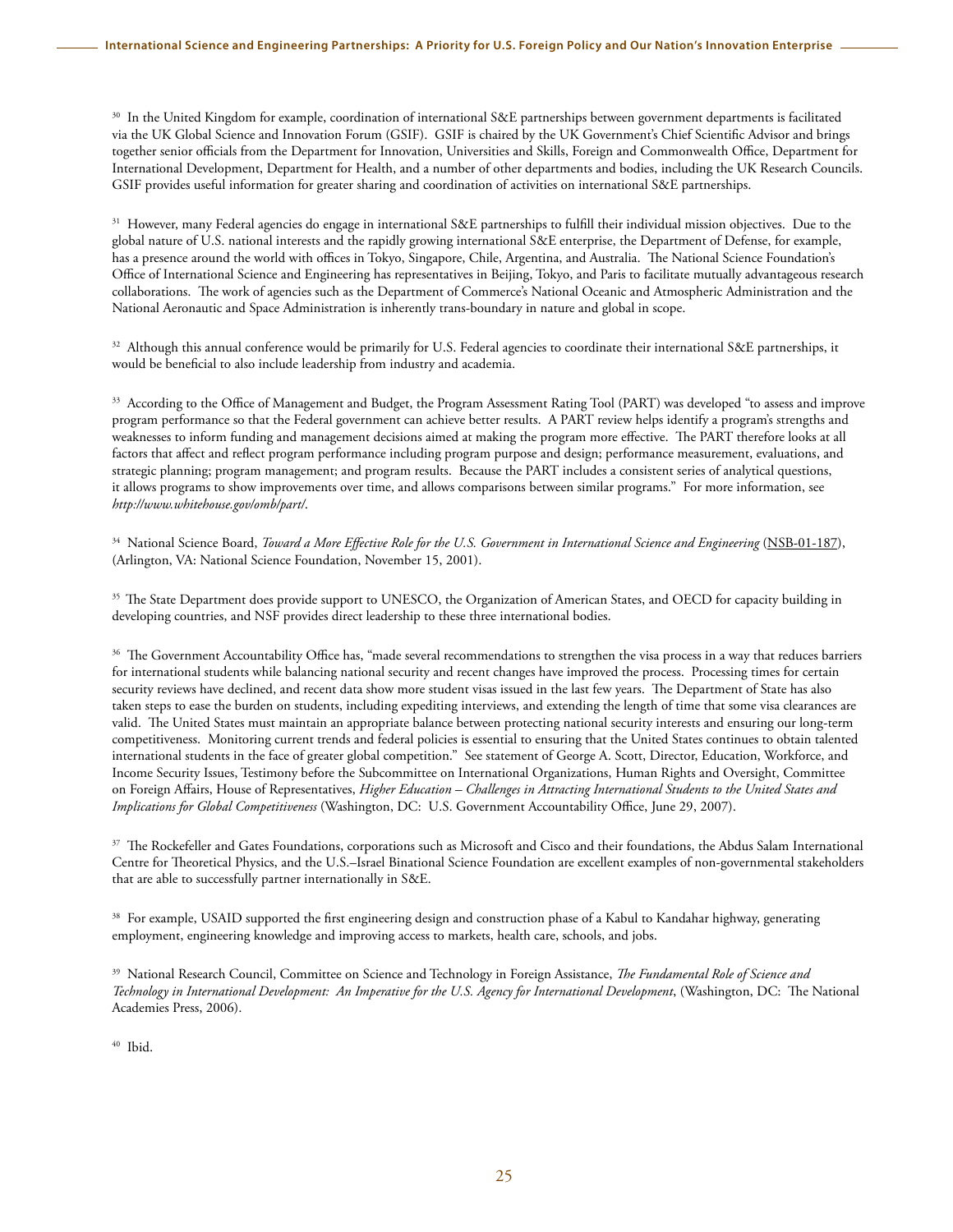<sup>41</sup> Recently, Japan and Australia have emerged as premiere funding countries of international S&E partnerships with the developing countries of Asia. The European Union has also been very active in funding S&E partnerships in the developing countries of the former Soviet Union, the Middle East, South America, and Africa. In addition, South-South cooperation is promoting partnerships among developing countries with Brazil, China, and India.

<sup>42</sup> According to the 2005 Survey of Graduate Students and Postdoctorates in Science and Engineering, co-sponsored by the National Science Foundation and the National Institutes of Health, total U.S. enrollment of foreign graduate students in S&E fields continued to decline in 2005, but enrollment of first-time, full-time foreign S&E graduate students rose 4% over the 2004 level - the first increase since 2001. For more information, see *<http://www.nsf.gov/statistics/infbrief/nsf07312/>*.

<sup>43</sup> Closer coordination between policymakers and the users of these facilities will better ensure that U.S. funding policies do not present unintended hurdles to U.S. scientists' access to international research facilities.

44 For more information, see *[http://www.oecd.org/department/0,3355,en\\_2649\\_34319\\_1\\_1\\_1\\_1\\_1,00.html](http://www.oecd.org/department/0,3355,en_2649_34319_1_1_1_1_1,00.htm)*.